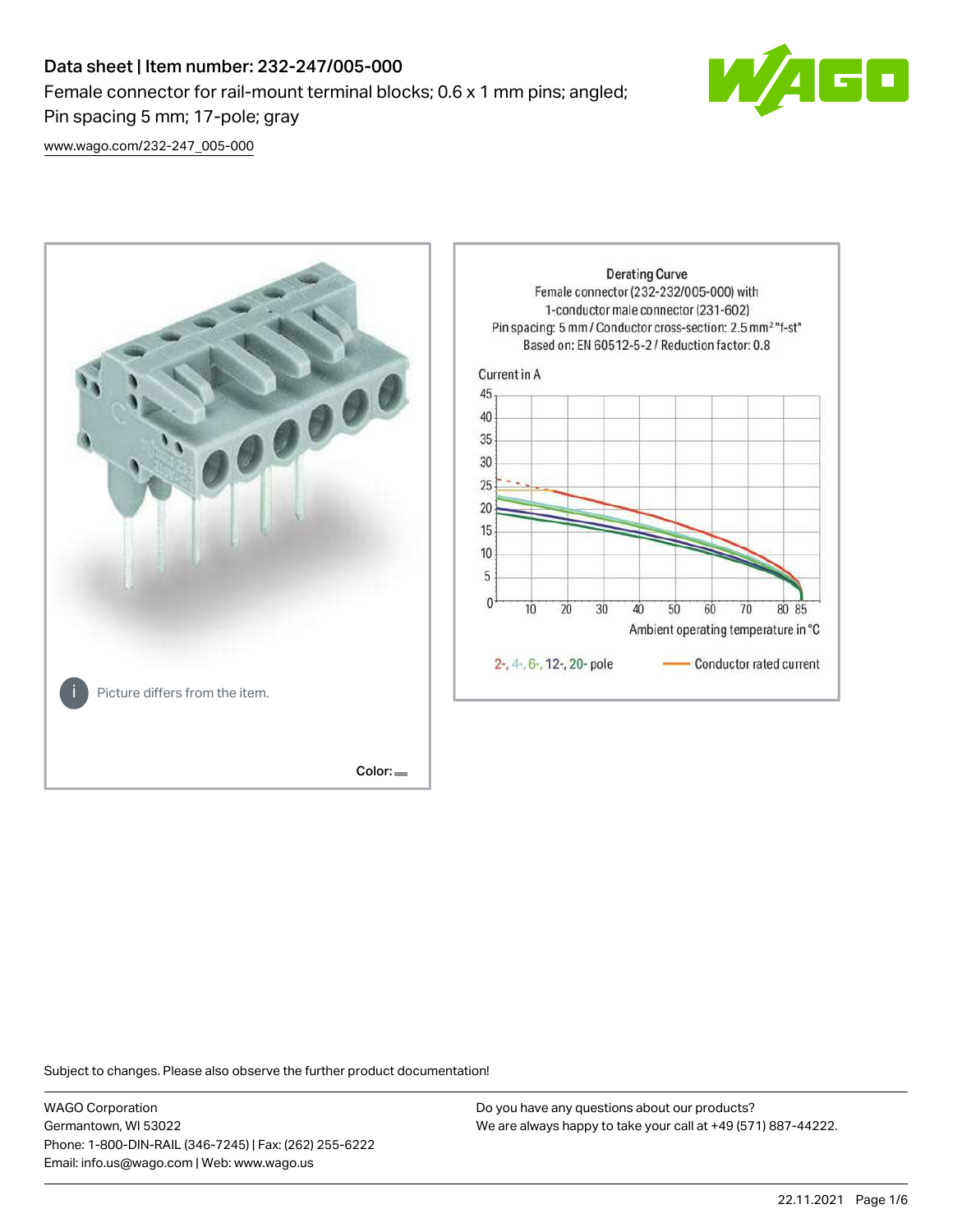

Dimensions in mm

 $L =$  (pole no. x pin spacing) + 1.5 mm

2- to 3-pole female connectors – one latch only

#### Item description

- $\blacksquare$  Pluggable connectors for rail-mount terminal blocks equipped with CAGE CLAMP $^\circ$  connection
- Female connectors with long contact pins connect to the termination ports of 280 Series Rail-Mount Terminal Blocks
- $\blacksquare$ Female connectors are touch-proof when unmated, providing a pluggable, live output
- $\blacksquare$ With coding fingers

Subject to changes. Please also observe the further product documentation! Data

WAGO Corporation Germantown, WI 53022 Phone: 1-800-DIN-RAIL (346-7245) | Fax: (262) 255-6222 Email: info.us@wago.com | Web: www.wago.us

Do you have any questions about our products? We are always happy to take your call at +49 (571) 887-44222.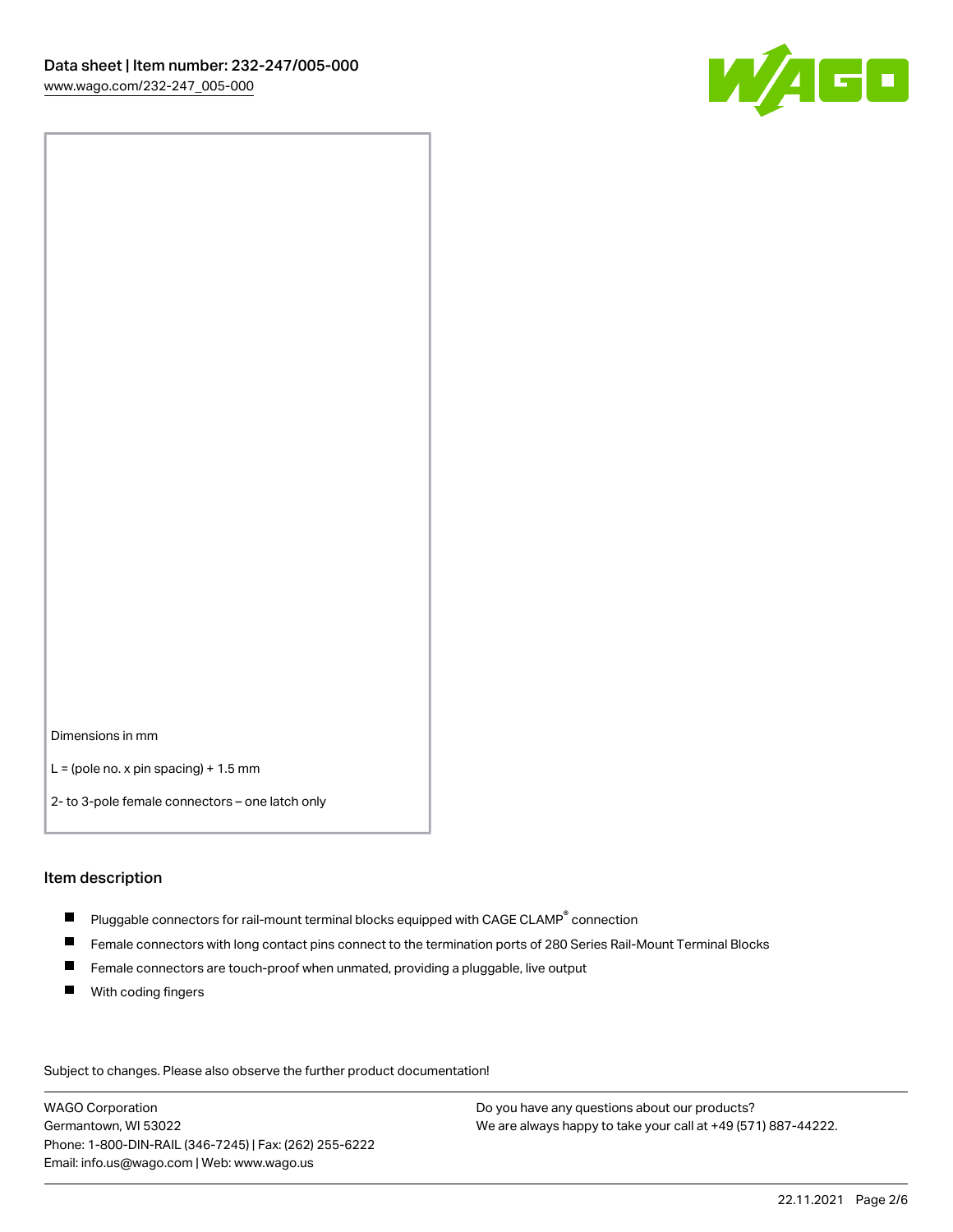

# Data Notes

| Safety information 1 | The MCS-MULTI CONNECTION SYSTEM includes connectors<br>without breaking capacity in accordance with DIN EN 61984. When<br>used as intended, these connectors must not be connected<br>/disconnected when live or under load. The circuit design should<br>ensure header pins, which can be touched, are not live when<br>unmated. |
|----------------------|-----------------------------------------------------------------------------------------------------------------------------------------------------------------------------------------------------------------------------------------------------------------------------------------------------------------------------------|
| Variants:            | Other pole numbers<br>Other versions (or variants) can be requested from WAGO Sales or<br>configured at https://configurator.wago.com/                                                                                                                                                                                            |

## Electrical data

# IEC Approvals

| Ratings per                 | IEC/EN 60664-1                                                        |
|-----------------------------|-----------------------------------------------------------------------|
| Rated voltage (III / 3)     | 320 V                                                                 |
| Rated surge voltage (III/3) | 4 <sub>k</sub> V                                                      |
| Rated voltage (III/2)       | 320 V                                                                 |
| Rated surge voltage (III/2) | 4 <sub>k</sub> V                                                      |
| Nominal voltage (II/2)      | 630 V                                                                 |
| Rated surge voltage (II/2)  | 4 <sub>k</sub> V                                                      |
| Rated current               | 12A                                                                   |
| Legend (ratings)            | $(III / 2)$ $\triangle$ Overvoltage category III / Pollution degree 2 |

# UL Approvals

| Approvals per                  | UL 1059 |
|--------------------------------|---------|
| Rated voltage UL (Use Group B) | 300 V   |
| Rated current UL (Use Group B) | 15 A    |
| Rated voltage UL (Use Group D) | 300 V   |
| Rated current UL (Use Group D) | 10 A    |

# Ratings per UL

| Rated voltage UL 1977 | 500 V |
|-----------------------|-------|
| Rated current UL 1977 | . .   |

# CSA Approvals

Approvals per CSA

Subject to changes. Please also observe the further product documentation!

| <b>WAGO Corporation</b>                                | Do you have any questions about our products?                 |
|--------------------------------------------------------|---------------------------------------------------------------|
| Germantown, WI 53022                                   | We are always happy to take your call at +49 (571) 887-44222. |
| Phone: 1-800-DIN-RAIL (346-7245)   Fax: (262) 255-6222 |                                                               |
| Email: info.us@wago.com   Web: www.wago.us             |                                                               |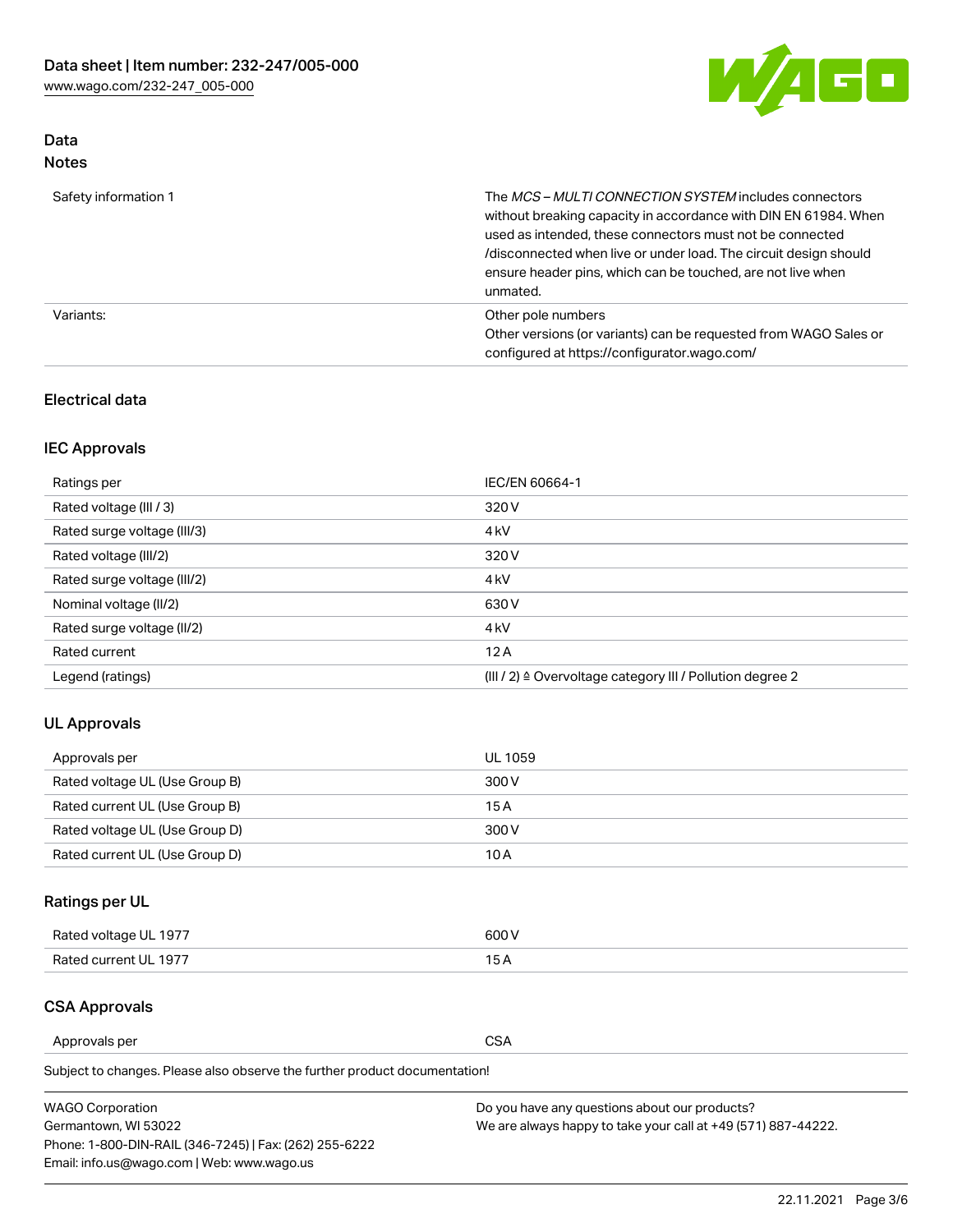[www.wago.com/232-247\\_005-000](http://www.wago.com/232-247_005-000)



| Rated voltage CSA (Use Group B) | 300 V |
|---------------------------------|-------|
| Rated current CSA (Use Group B) | 15 A  |
| Rated voltage CSA (Use Group D) | 300 V |
| Rated current CSA (Use Group D) | 10 A  |

## Connection data

| Total number of potentials |  |
|----------------------------|--|
| Number of connection types |  |
| Number of levels           |  |

## Connection 1

# Physical data

| Pin spacing             | 5 mm / 0.197 inch     |
|-------------------------|-----------------------|
| Width                   | 86.5 mm / 3.406 inch  |
| Height                  | 26.1 mm / 1.028 inch  |
| Height from the surface | 11.6 mm / 0.457 inch  |
| Depth                   | 18.25 mm / 0.719 inch |

## Plug-in connection

| Contact type (pluggable connector)                | Female connector/socket                   |
|---------------------------------------------------|-------------------------------------------|
| Connector (connection type)                       | for front-entry rail-mount terminal block |
| Mismating protection                              | No                                        |
| Locking of plug-in connection                     | Without                                   |
| Mating direction to the rail-mount terminal block |                                           |

#### Material data

| Color                       | gray             |
|-----------------------------|------------------|
| Material group              |                  |
| Insulation material         | Polyamide (PA66) |
| Flammability class per UL94 | V <sub>0</sub>   |
| Contact material            | Copper alloy     |
| Contact plating             | tin-plated       |
| Fire load                   | 0.315 MJ         |
| Weight                      | 17.9g            |

Subject to changes. Please also observe the further product documentation!

| <b>WAGO Corporation</b>                                | Do you have any questions about our products?                 |
|--------------------------------------------------------|---------------------------------------------------------------|
| Germantown, WI 53022                                   | We are always happy to take your call at +49 (571) 887-44222. |
| Phone: 1-800-DIN-RAIL (346-7245)   Fax: (262) 255-6222 |                                                               |
| Email: info.us@wago.com   Web: www.wago.us             |                                                               |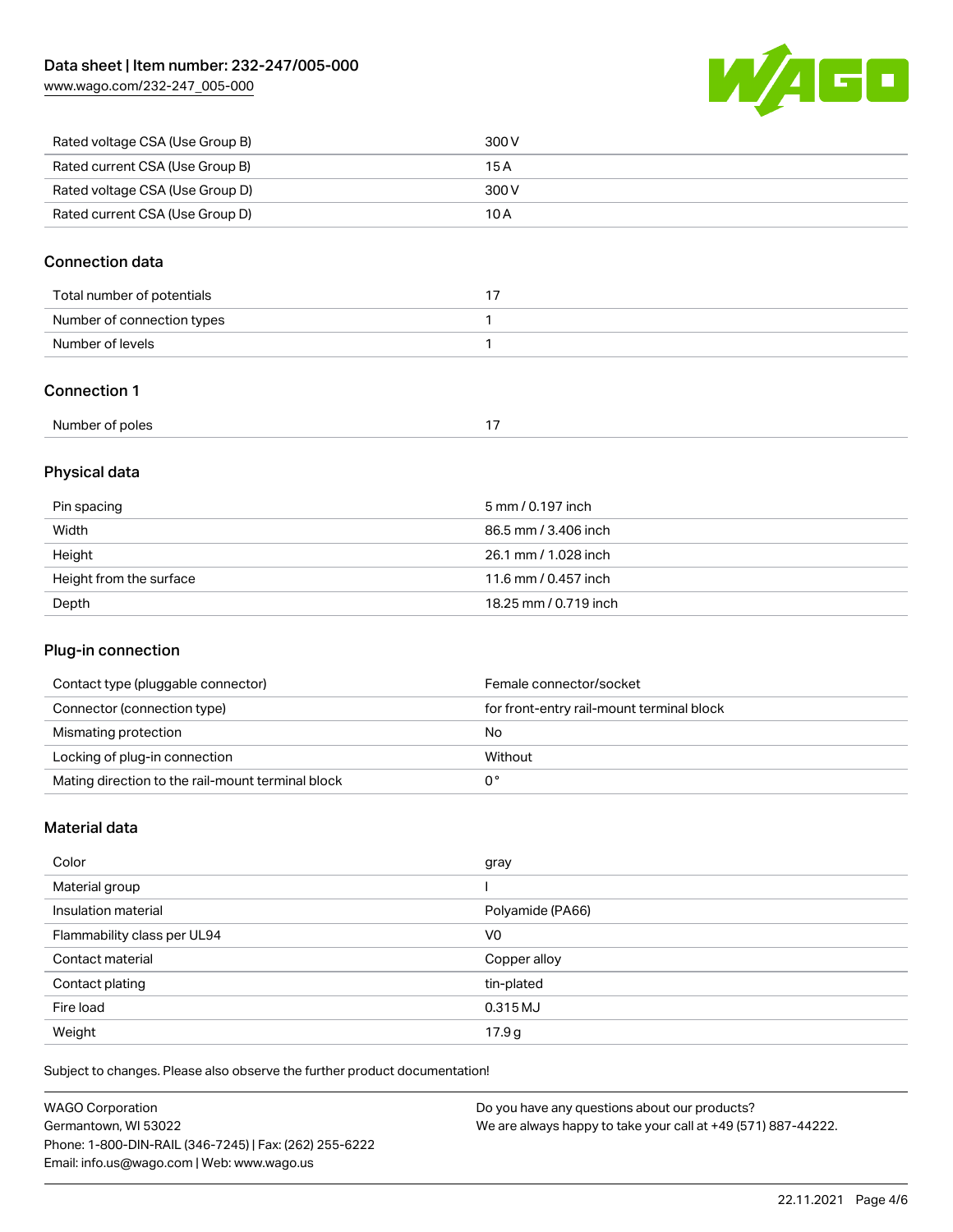

## Environmental requirements

| Limit temperature range | $-60+85 °C$ |
|-------------------------|-------------|
|-------------------------|-------------|

## Commercial data

| PU (SPU)              | 25 Stück      |
|-----------------------|---------------|
| Packaging type        | box           |
| Country of origin     | <b>DE</b>     |
| <b>GTIN</b>           | 4055143031509 |
| Customs tariff number | 85366990990   |

#### Approvals / Certificates

#### Country specific Approvals

| Logo | Approval                                     | <b>Additional Approval Text</b> | Certificate<br>name |
|------|----------------------------------------------|---------------------------------|---------------------|
|      | CB<br><b>DEKRA Certification B.V.</b>        | IEC 61984                       | NL-39756            |
|      | <b>CSA</b><br>DEKRA Certification B.V.       | C <sub>22.2</sub>               | 1466354             |
| EMA  | <b>KEMA/KEUR</b><br>DEKRA Certification B.V. | EN 61984                        | 2190761.01          |

#### Ship Approvals

| Logo          | Approval            | <b>Additional Approval Text</b> | Certificate<br>name |
|---------------|---------------------|---------------------------------|---------------------|
| Ø             | BV                  | IEC 60998                       | 11915/D0            |
| <b>BUREAU</b> | Bureau Veritas S.A. |                                 | <b>BV</b>           |

#### UL-Approvals

|        |                                |                          | Certificate |
|--------|--------------------------------|--------------------------|-------------|
| Logo   | Approval                       | Additional Approval Text | name        |
|        | UL                             | <b>UL 1059</b>           | E45172      |
| $\Box$ | Underwriters Laboratories Inc. |                          |             |

Subject to changes. Please also observe the further product documentation!

| WAGO Corporation                                       | Do you have any questions about our products?                 |
|--------------------------------------------------------|---------------------------------------------------------------|
| Germantown, WI 53022                                   | We are always happy to take your call at +49 (571) 887-44222. |
| Phone: 1-800-DIN-RAIL (346-7245)   Fax: (262) 255-6222 |                                                               |
| Email: info.us@wago.com   Web: www.wago.us             |                                                               |